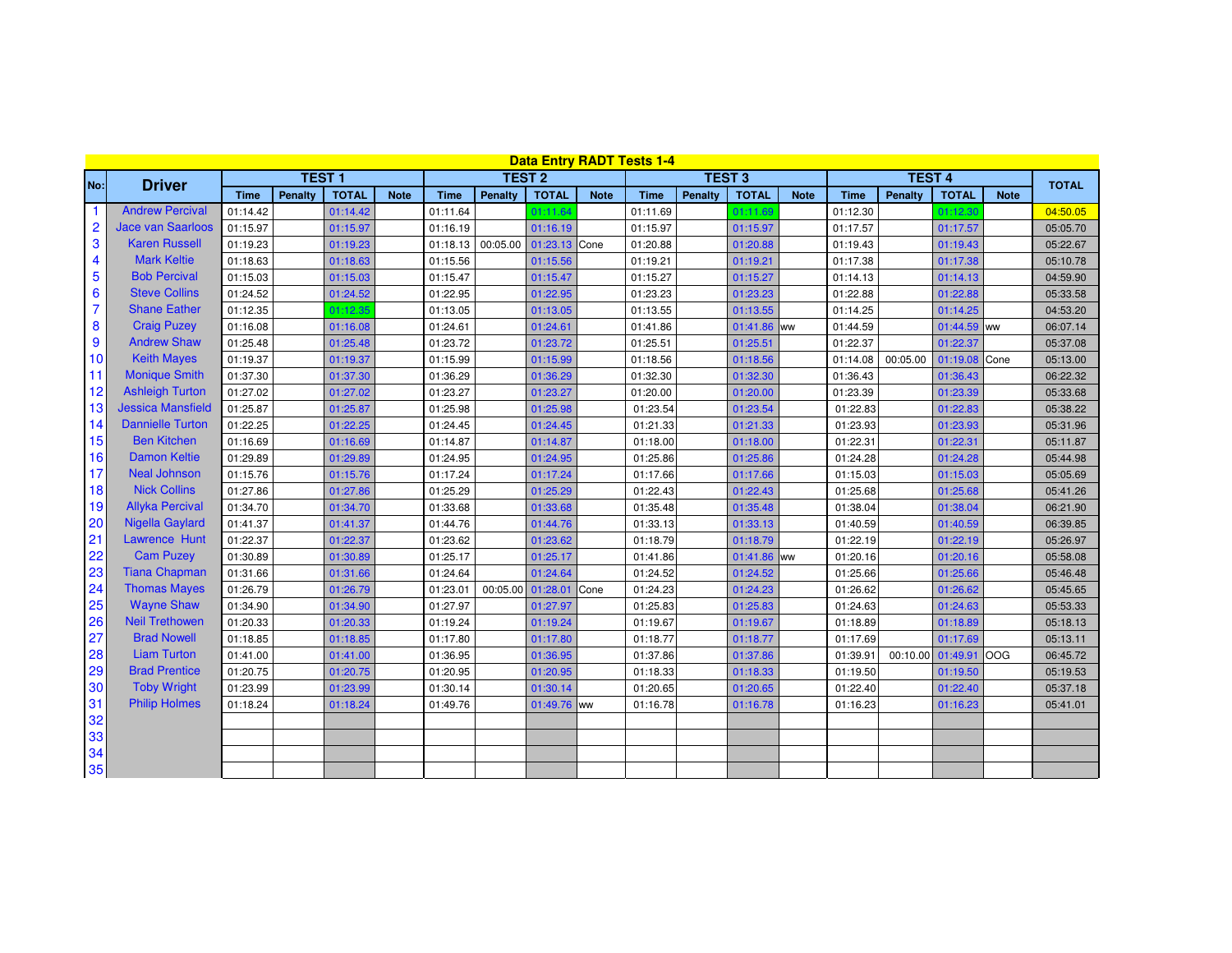| <b>Data Entry RADT Tests 5-8</b> |                          |             |               |              |             |               |                   |                   |             |             |               |              |             |             |              |               |             |          |
|----------------------------------|--------------------------|-------------|---------------|--------------|-------------|---------------|-------------------|-------------------|-------------|-------------|---------------|--------------|-------------|-------------|--------------|---------------|-------------|----------|
| No:                              | <b>Driver</b>            |             | <b>TEST 5</b> |              |             | <b>TEST 6</b> |                   |                   |             |             | <b>TEST 7</b> |              |             |             | <b>TOTAL</b> |               |             |          |
|                                  |                          | <b>Time</b> | Penalty       | <b>TOTAL</b> | <b>Note</b> | <b>Time</b>   | Penalty           | <b>TOTAL</b>      | <b>Note</b> | <b>Time</b> | Penalty       | <b>TOTAL</b> | <b>Note</b> | <b>Time</b> | Penalty      | <b>TOTAL</b>  | <b>Note</b> |          |
|                                  | <b>Andrew Percival</b>   | 00:41.13    |               | 00:41.13     |             | 00:49.85      |                   | 00:49.85          |             | 00:43.23    |               | 00:43.23     |             | 00:49.37    |              | 00:49.37      |             | 03:03.58 |
| $\overline{2}$                   | <b>Jace van Saarloos</b> | 00:42.07    |               | 00:42.07     |             | 00:49.67      |                   | 00:49.67          |             | 00:43.22    |               | 00:43.22     |             | 00:54.09    | 00:05.00     | 00:59.09 Cone |             | 03:14.05 |
| 3                                | <b>Karen Russell</b>     | 00:44.73    |               | 00:44.73     |             | 00:54.18      |                   | 00:54.18          |             | 00:46.73    |               | 00:46.73     |             | 00:54.70    |              | 00:54.70      |             | 03:20.34 |
| 4                                | <b>Mark Keltie</b>       | 00:43.32    |               | 00:43.32     |             | 00:53.59      |                   | 00:53.59          |             | 00:45.86    |               | 00:45.86     |             | 00:53.81    |              | 00:53.81      |             | 03:16.58 |
| 5                                | <b>Bob Percival</b>      | 00:41.84    |               | 00:41.84     |             | 00:51.69      |                   | 00:51.69          |             | 00:43.03    |               | 00:43.03     |             | 00:50.52    |              | 00:50.52      |             | 03:07.08 |
| 6                                | <b>Steve Collins</b>     | 00:46.99    |               | 00:46.99     |             |               | 00:54.55 00:05.00 | 00:59.55 Cone     |             | 00:49.59    |               | 00:49.59     |             | 00:58.80    |              | 00:58.80      |             | 03:34.93 |
| $\overline{7}$                   | <b>Shane Eather</b>      | 00:41.84    |               | 00:41.84     |             | 00:50.02      |                   | 00:50.02          |             | 00:41.35    |               | 00:41.35     |             | 00:49.07    |              | 00:49.07      |             | 03:02.28 |
| 8                                | <b>Craig Puzey</b>       | 00:41.02    |               | 00:41.02     |             | 00:47.77      |                   | 00:47.77          |             | 00:40.59    |               | 00:40.59     |             | 00:50.52    |              | 00:50.52      |             | 02:59.90 |
| 9                                | <b>Andrew Shaw</b>       | 00:46.86    |               | 00:46.86     |             | 00:55.76      |                   | 00:55.76          |             | 00:47.06    |               | 00:47.06     |             | 00:56.61    |              | 00:56.61      |             | 03:26.29 |
| 10                               | <b>Keith Mayes</b>       | 00:42.29    |               | 00:42.29     |             | 00:52.07      | 00:05.00          | 00:57.07 Cone     |             | 00:43.63    |               | 00:43.63     |             | 00:54.85    |              | 00:54.85      |             | 03:17.84 |
| 11                               | <b>Monique Smith</b>     | 00:52.64    |               | 00:52.64     |             | 01:03.46      |                   | 01:03.46          |             | 00:59.49    |               | 00:59.49     |             | 01:10.04    |              | 01:10.04      |             | 04:05.63 |
| 12                               | <b>Ashleigh Turton</b>   | 00:51.92    |               | 00:51.92     |             |               | 01:04.14 00:05.00 | 01:09.14 Cone     |             | 00:52.73    |               | 00:52.73     |             | 01:03.26    |              | 01:03.26      |             | 03:57.05 |
| 13                               | <b>Jessica Mansfield</b> | 00:46.65    |               | 00:46.65     |             | 00:57.68      |                   | 00:57.68          |             | 00:50.42    |               | 00:50.42     |             | 00:59.96    |              | 00:59.96      |             | 03:34.71 |
| 14                               | <b>Dannielle Turton</b>  | 00:47.82    |               | 00:47.82     |             | 00:57.79      |                   | 00:57.79          |             | 00:50.88    |               | 00:50.88     |             | 01:00.74    |              | 01:00.74      |             | 03:37.23 |
| 15                               | <b>Ben Kitchen</b>       | 00:43.06    |               | 00:43.06     |             | 00:52.09      |                   | 00:52.09          |             | 00:45.43    |               | 00:45.43     |             | 00:51.59    |              | 00:51.59      |             | 03:12.17 |
| 16                               | <b>Damon Keltie</b>      | 00:46.01    |               | 00:46.01     |             | 00:52.02      |                   | 00:52.02          |             | 00:48.60    |               | 00:48.60     |             | 00:58.01    |              | 00:58.01      |             | 03:24.64 |
| 17                               | <b>Neal Johnson</b>      | 00:42.73    |               | 00:42.73     |             | 00:50.07      |                   | 00:50.07          |             | 00:46.02    |               | 00:46.02     |             | 00:51.68    |              | 00:51.68      |             | 03:10.50 |
| 18                               | <b>Nick Collins</b>      | 00:47.35    |               | 00:47.35     |             | 01:03.56      |                   | 00:05.00 01:08.56 | Cone        | 00:48.93    |               | 00:48.93     |             | 00:56.72    |              | 00:56.72      |             | 03:41.56 |
| 19                               | <b>Allyka Percival</b>   | 00:55.88    |               | 00:55.88     |             | 01:01.24      |                   | 01:01.24          |             | 00:57.84    |               | 00:57.84     |             | 01:12.33    |              | 01:12.33      |             | 04:07.29 |
| 20                               | <b>Nigella Gaylard</b>   | 00:54.93    |               | 00:54.93     |             | 01:06.52      |                   | 01:06.52          |             | 01:03.49    |               | 01:03.49 ww  |             | 01:11.47    |              | 01:11.47      |             | 04:16.41 |
| 21                               | <b>Lawrence Hunt</b>     | 01:00.88    |               | 01:00.88     | <b>WW</b>   | 00:54.75      |                   | 00:54.75          |             | 00:42.45    |               | 00:42.45     |             | 01:13.37    |              | 01:13.37      |             | 03:51.45 |
| 22                               | <b>Cam Puzey</b>         | 00:45.61    |               | 00:45.61     |             | 00:51.67      |                   | 00:51.67          |             | 00:43.26    |               | 00:43.26     |             | 00:56.28    |              | 00:56.28      |             | 03:16.82 |
| 23                               | <b>Tiana Chapman</b>     | 00:48.80    |               | 00:48.80     |             | 01:02.88      |                   | 01:02.88          |             | 00:54.02    |               | 00:54.02     |             | 01:05.47    |              | 01:05.47      |             | 03:51.17 |
| 24                               | <b>Thomas Mayes</b>      | 00:45.55    |               | 00:45.55     |             | 00:57.00      |                   | 00:57.00          |             | 00:46.97    |               | 00:46.97     |             | 01:00.36    |              | 01:00.36      |             | 03:29.88 |
| 25                               | <b>Wayne Shaw</b>        | 00:49.06    |               | 00:49.06     |             | 00:56.56      |                   | 00:56.56          |             | 00:46.41    |               | 00:46.41     |             | 00:54.68    |              | 00:54.68      |             | 03:26.71 |
| 26                               | <b>Neil Trethowen</b>    | 00:46.12    |               | 00:46.12     |             | 00:53.53      |                   | 00:53.53          |             | 00:46.59    |               | 00:46.59     |             | 00:54.66    |              | 00:54.66      |             | 03:20.90 |
| 27                               | <b>Brad Nowell</b>       | 00:43.97    |               | 00:43.97     |             | 00:53.06      |                   | 00:53.06          |             | 00:46.65    |               | 00:46.65     |             | 00:55.00    |              | 00:55.00      |             | 03:18.68 |
| 28                               | <b>Liam Turton</b>       | 00:54.60    |               | 00:54.60     |             | 01:02.03      |                   | 01:02.03          |             | 00:59.11    |               | 00:59.11     |             | 01:12.48    |              | 01:12.48      |             | 04:08.22 |
| 29                               | <b>Brad Prentice</b>     | 00:46.02    |               | 00:46.02     |             | 00:53.06      |                   | 00:53.06          |             | 00:50.34    |               | 00:50.34     |             | 00:57.30    |              | 00:57.30      |             | 03:26.72 |
| 30                               | <b>Toby Wright</b>       | 00:46.82    |               | 00:46.82     |             | 01:00.58      |                   | 01:00.58          |             | 00:47.59    |               | 00:47.59     |             | 00:57.96    |              | 00:57.96      |             | 03:32.95 |
| 31                               | <b>Philip Holmes</b>     | 00:42.58    |               | 00:42.58     |             | 00:50.45      | 00:05.00          | 00:55.45 Cone     |             | 00:43.42    |               | 00:43.42     |             | 00:54.93    |              | 00:54.93      |             | 03:16.38 |
| 32                               |                          |             |               |              |             |               |                   |                   |             |             |               |              |             |             |              |               |             |          |
| 33                               |                          |             |               |              |             |               |                   |                   |             |             |               |              |             |             |              |               |             |          |
| 34                               |                          |             |               |              |             |               |                   |                   |             |             |               |              |             |             |              |               |             |          |
| 35                               |                          |             |               |              |             |               |                   |                   |             |             |               |              |             |             |              |               |             |          |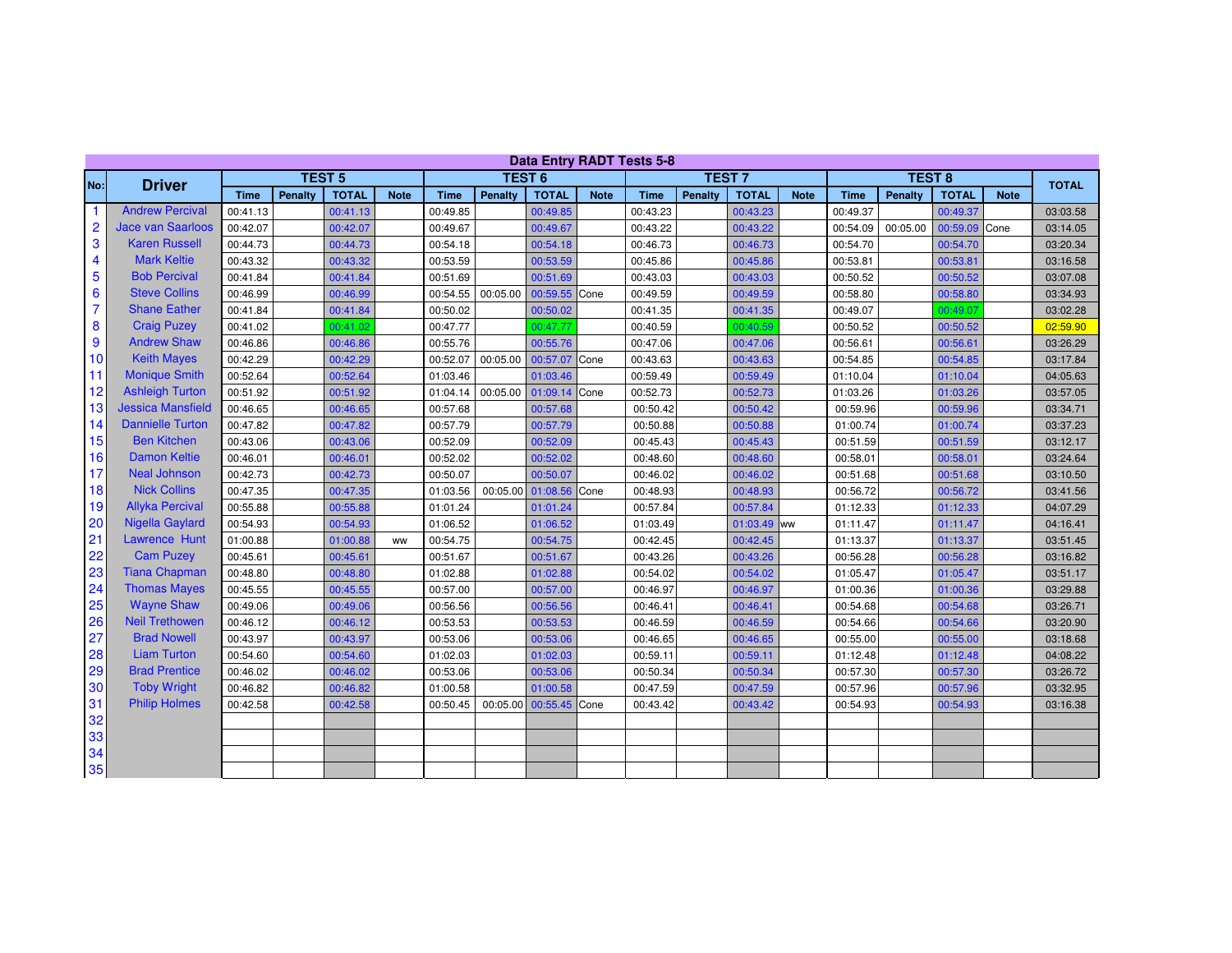| <b>Data Entry RADT Tests 9-12</b> |                          |                   |                |              |             |             |                |                           |             |             |                |              |             |                |         |              |             |              |
|-----------------------------------|--------------------------|-------------------|----------------|--------------|-------------|-------------|----------------|---------------------------|-------------|-------------|----------------|--------------|-------------|----------------|---------|--------------|-------------|--------------|
| No:                               | <b>Driver</b>            |                   | <b>TEST 9</b>  |              |             |             | <b>TEST 10</b> |                           |             |             | <b>TEST 11</b> |              |             | <b>TEST 12</b> |         |              |             | <b>TOTAL</b> |
|                                   |                          | <b>Time</b>       | <b>Penalty</b> | <b>TOTAL</b> | <b>Note</b> | <b>Time</b> | <b>Penalty</b> | <b>TOTAL</b>              | <b>Note</b> | <b>Time</b> | Penalty        | <b>TOTAL</b> | <b>Note</b> | <b>Time</b>    | Penalty | <b>TOTAL</b> | <b>Note</b> |              |
| 1                                 | <b>Andrew Percival</b>   | 01:14.78          |                | 01:14.78     |             | 01:12.49    |                | 01:12.49                  |             |             |                |              |             |                |         |              |             | 02:27.27     |
| $\overline{2}$                    | <b>Jace van Saarloos</b> | 01:18.46          |                | 01:18.46     |             | 01:18.63    |                | 01:18.63                  |             |             |                |              |             |                |         |              |             | 02:37.09     |
| 3                                 | <b>Karen Russell</b>     | 01:22.24          |                | 01:22.24     |             | 01:21.42    |                | 01:21.42                  |             |             |                |              |             |                |         |              |             | 02:43.66     |
| 4                                 | <b>Mark Keltie</b>       | 01:17.95          |                | 01:17.95     |             | 01:18.93    |                | 01:18.93                  |             |             |                |              |             |                |         |              |             | 02:36.88     |
| 5                                 | <b>Bob Percival</b>      | 01:16.47          |                | 01:16.47     |             | 01:18.42    |                | 01:18.42                  |             |             |                |              |             |                |         |              |             | 02:34.89     |
| 6                                 | <b>Steve Collins</b>     | 01:28.86          |                | 01:28.86     |             | 01:28.90    |                | 01:28.90                  |             |             |                |              |             |                |         |              |             | 02:57.76     |
| $\overline{7}$                    | <b>Shane Eather</b>      | 01:15.13          |                | 01:15.13     |             | 01:14.24    |                | 01:14.24                  |             |             |                |              |             |                |         |              |             | 02:29.37     |
| 8                                 | <b>Craig Puzey</b>       | 01:13.97          |                | 01:13.97     |             | 01:17.00    |                | 01:17.00                  |             |             |                |              |             |                |         |              |             | 02:30.97     |
| 9                                 | <b>Andrew Shaw</b>       | 01:21.68          |                | 01:21.68     |             | 01:24.06    |                | 01:24.06                  |             |             |                |              |             |                |         |              |             | 02:45.74     |
| 10                                | <b>Keith Mayes</b>       | 01:21.07          | 00:10.00       | 01:31.07     |             | 01:19.72    |                | 01:19.72                  |             |             |                |              |             |                |         |              |             | 02:50.79     |
| 11                                | <b>Monique Smith</b>     | 01:41.39          |                | 01:41.39     |             | 01:43.37    |                | 01:43.37                  |             |             |                |              |             |                |         |              |             | 03:24.76     |
| 12                                | <b>Ashleigh Turton</b>   | 01:27.58          |                | 01:27.58     |             | 01:29.49    |                | 01:29.49                  |             |             |                |              |             |                |         |              |             | 02:57.07     |
| 13                                | <b>Jessica Mansfield</b> | 01:23.11          |                | 01:23.11     |             | 01:30.20    |                | 01:30.20                  |             |             |                |              |             |                |         |              |             | 02:53.31     |
| 14                                | <b>Dannielle Turton</b>  | 01:27.59          |                | 01:27.59     |             | 01:25.96    |                | 01:25.96                  |             |             |                |              |             |                |         |              |             | 02:53.55     |
| 15                                | <b>Ben Kitchen</b>       | 01:18.93 00:05.00 |                | 01:23.93     | Cone        | 01:16.73    |                | 01:16.73                  |             |             |                |              |             |                |         |              |             | 02:40.66     |
| 16                                | <b>Damon Keltie</b>      | 01:26.04          |                | 01:26.04     |             | 01:29.53    |                | 01:29.53                  |             |             |                |              |             |                |         |              |             | 02:55.57     |
| 17                                | <b>Neal Johnson</b>      | 01:14.04          |                | 01:14.04     |             | 01:16.93    |                | 01:16.93                  |             |             |                |              |             |                |         |              |             | 02:30.97     |
| 18                                | <b>Nick Collins</b>      | 01:22.22          |                | 01:22.22     |             | 01:24.54    |                | 01:24.54                  |             |             |                |              |             |                |         |              |             | 02:46.76     |
| 19                                | <b>Allyka Percival</b>   | 01:42.93          |                | 01:42.93     |             | 01:39.37    |                | 01:39.37                  |             |             |                |              |             |                |         |              |             | 03:22.30     |
| 20                                | <b>Nigella Gaylard</b>   | 01:45.92          |                | 01:45.92     |             | 01:45.49    |                | 01:45.49                  |             |             |                |              |             |                |         |              |             | 03:31.41     |
| 21                                | Lawrence Hunt            | 01:24.67          |                | 01:24.67     |             | 01:19.98    |                | 01:19.98                  |             |             |                |              |             |                |         |              |             | 02:44.65     |
| 22                                | <b>Cam Puzey</b>         | 01:22.17          |                | 01:22.17     |             | 01:28.80    |                | 01:28.80                  |             |             |                |              |             |                |         |              |             | 02:50.97     |
| 23                                | <b>Tiana Chapman</b>     | 01:31.17          |                | 01:31.17     |             | 01:34.23    |                | 01:34.23                  |             |             |                |              |             |                |         |              |             | 03:05.40     |
| 24                                | <b>Thomas Mayes</b>      | 01:50.92          |                | 01:50.92     | <b>WW</b>   | 01:23.59    |                | 01:23.59                  |             |             |                |              |             |                |         |              |             | 03:14.51     |
| 25                                | <b>Wayne Shaw</b>        | 01:23.28          |                | 01:23.28     |             | 01:25.00    |                | 01:25.00                  |             |             |                |              |             |                |         |              |             | 02:48.28     |
| 26                                | <b>Neil Trethowen</b>    | 01:21.36          |                | 01:21.36     |             | 01:26.08    |                | 01:26.08                  |             |             |                |              |             |                |         |              |             | 02:47.44     |
| 27                                | <b>Brad Nowell</b>       | 01:23.81          | 00:05.00       | 01:28.81     |             | 01:21.19    |                | 01:21.19                  |             |             |                |              |             |                |         |              |             | 02:50.00     |
| 28                                | <b>Liam Turton</b>       | 01:39.80          |                | 01:39.80     |             | 01:42.24    |                | 01:42.24                  |             |             |                |              |             |                |         |              |             | 03:22.04     |
| 29                                | <b>Brad Prentice</b>     | 01:24.93          |                | 01:24.93     |             | 01:23.09    |                | 00:10.00 01:33.09 2 Cones |             |             |                |              |             |                |         |              |             | 02:58.02     |
| 30                                | <b>Toby Wright</b>       | 01:24.63          |                | 01:24.63     |             | 01:26.84    |                | 01:26.84                  |             |             |                |              |             |                |         |              |             | 02:51.47     |
| 31                                | <b>Philip Holmes</b>     | 01:19.83          |                | 01:19.83     |             | 01:19.90    |                | 01:19.90                  |             |             |                |              |             |                |         |              |             | 02:39.73     |
| 32                                |                          |                   |                |              |             |             |                |                           |             |             |                |              |             |                |         |              |             |              |
| 33                                |                          |                   |                |              |             |             |                |                           |             |             |                |              |             |                |         |              |             |              |
| 34                                |                          |                   |                |              |             |             |                |                           |             |             |                |              |             |                |         |              |             |              |
| 35                                |                          |                   |                |              |             |             |                |                           |             |             |                |              |             |                |         |              |             |              |